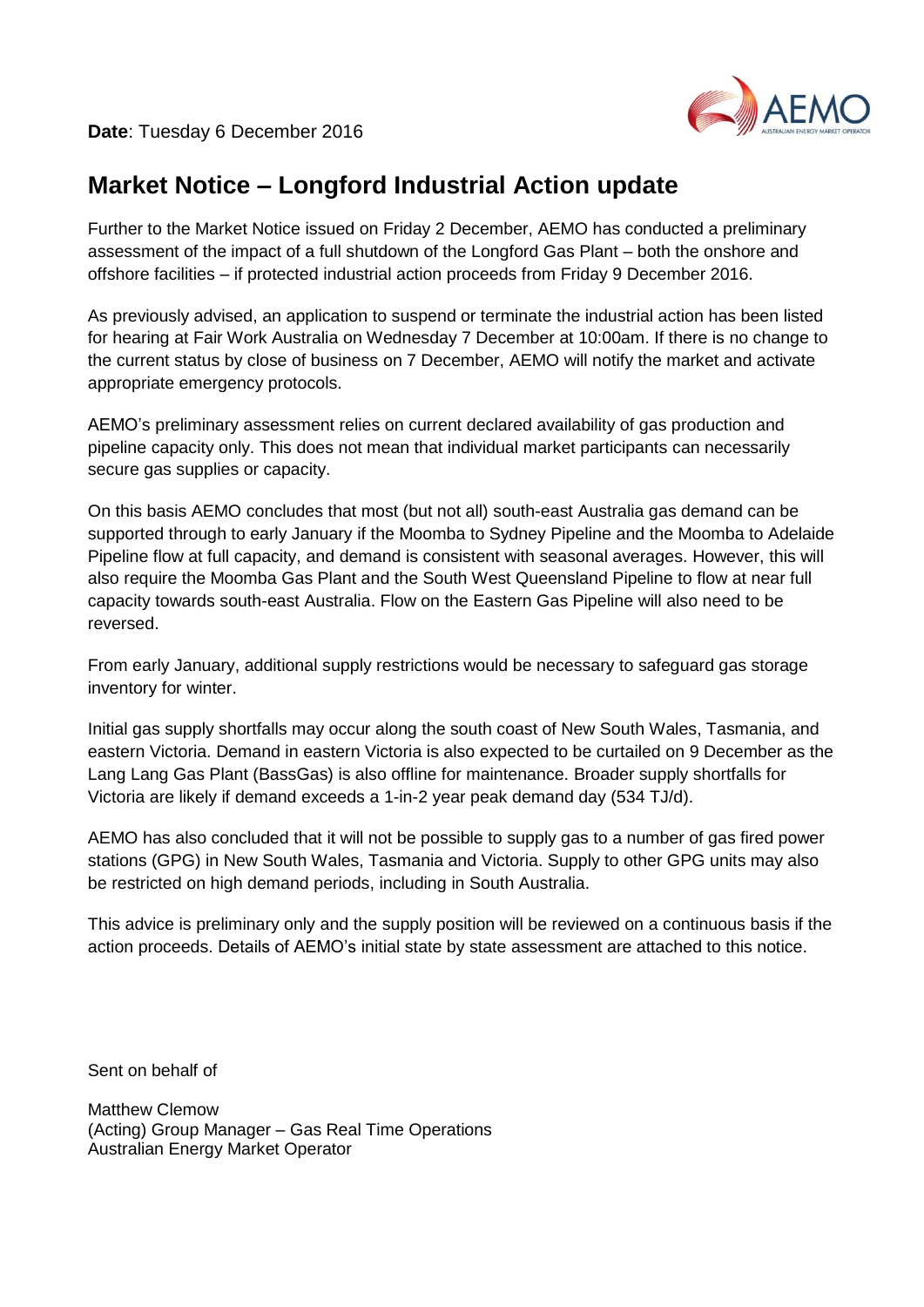# **AEMO Summary Assessment for Victoria**



### **Expected Supply**

- Supplies are required from the Port Campbell production facilities (Casino, Otway and Minerva) to support Victorian demand.
- Additional supply is also required from Iona Underground Gas Storage (UGS) to meet the supply demand balance. This mode of operation is supportable until the first week of January, at which point the Iona UGS inventory cannot be replenished prior to winter.
- Production from BassGas is required to supply offtakes along the Longford to Melbourne Pipeline.
- BassGas is currently offline and scheduled to resume on 10 December. Some local curtailment may occur if the Longford outage proceeds from 9 December.
- In addition to BassGas, injections are also required into Victoria through the Culcairn interconnection point from the Moomba to Sydney Pipeline (MSP), to support demand along Victorian Northern Interconnect (VNI) and the Longford to Melbourne Pipeline (LMP) including the Outer Ring Main. These connections are usually supplied from Longford (as well as BassGas).
- Supply from the Port Campbell facilities cannot be used to supply the the LMP and VNI due to the design of the Declared Transmission System (DTS). Without injections from Culcairn and BassGas curtailment of load on the LMP and VNI will be required.
- This configuration can support average Victorian demand days (average demand in Victoria is 348 TJ/d). For higher demand days, above approximately 450 TJ/d demand, locational curtailment may be required to support system pressures.
- A 1-in-2 year peak demand day for December is 534 TJ/d, which will be difficult to support and curtailment in northern and eastern Victoria is likely. A 1-in-20 year peak demand day is 702 TJ/d, which cannot be supported and curtailment across Victoria will be required.
- Dandenong LNG storage will be preserved for higher / peak demand days, unplanned outages and GPG requirements to support the NEM. Dandenong LNG also cannot be supplied into the LMP and VNI.

### **Unsupportable Gas Generation (units that cannot be supported)**

- Jeeralang
- Valley Power
- Bairnsdale

### **Limited Supportability Gas Generation (units that can be supported but only for a limited duration)**

Somerton

#### **Supportable Gas Generation (units that can be supported but speeds up storage depletion)**

- Newport
- Mortlake
- Laverton North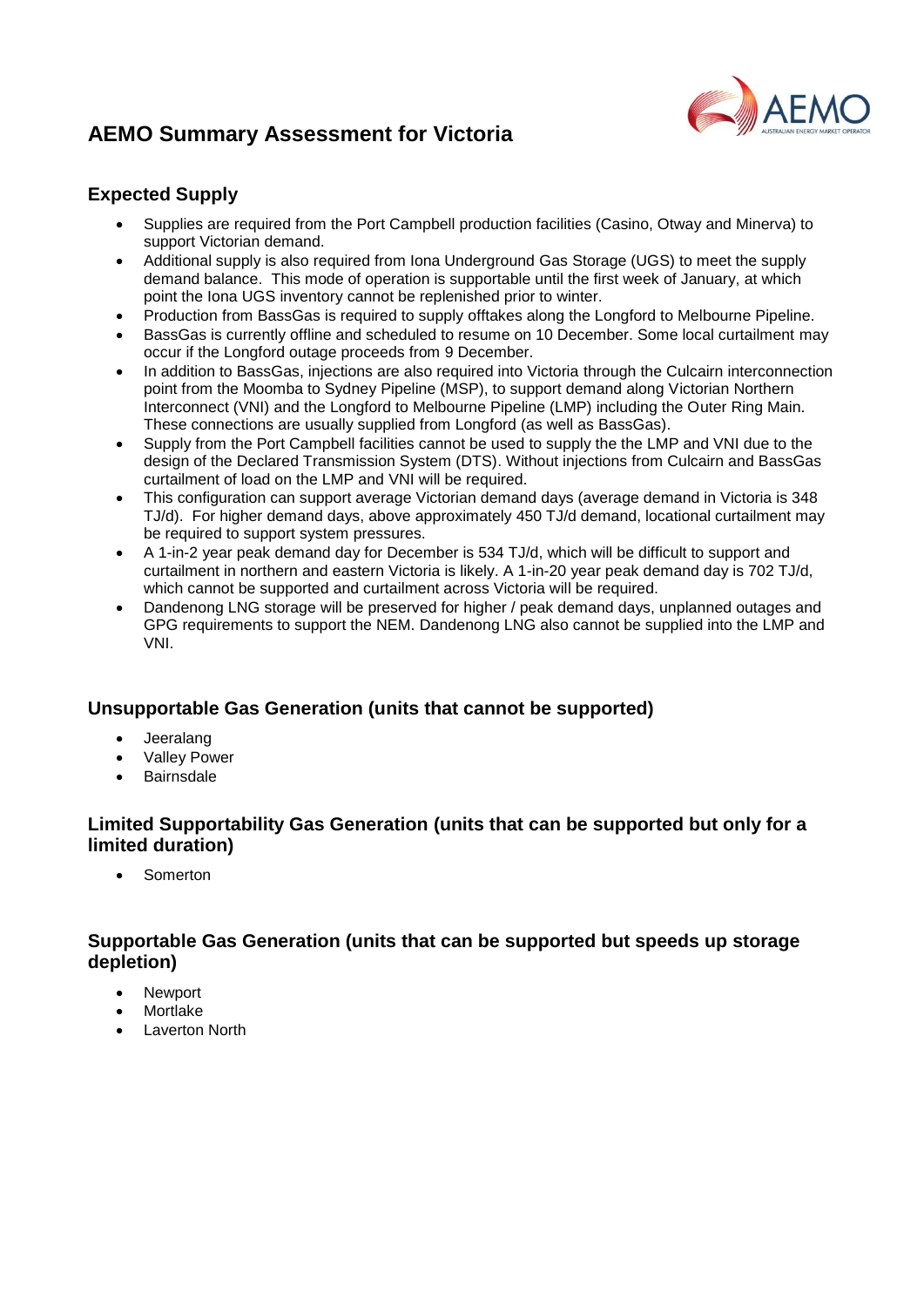

## **AEMO Summary Assessment for New South Wales and the Australian Capital Territory**

### **Expected Supplies**

- Gas flows from Queensland combined with Moomba Gas Plant production will be fed into the Moomba to Sydney Pipeline (MSP) and the Moomba to Adelaide Pipelines (MAP).
- 10 TJ/d from Camden Gas Plant.
- Preserve Newcastle Gas Storage (NGS), capacity 120TJ/d, for peak demand days, unplanned outages and GPG requirements to support the NEM.

### **Expected Pipeline Flows**

- MSP baseloads supply into NSW with 10TJ/d from Camden
- The Eastern Gas Pipeline (EGP) will initially be at a higher pressure than the MSP.
- Once EGP linepack has been depleted, the interconnection pipeline between the MSP and EGP could reverse flow from the MSP into the EGP, allowing some flow southbound on the EGP. This is an abnormal condition and requires extensive modelling by Jemena to quantify the potential flows and distribution networks supportability.
- With this system configuration, system demand of up to approximately 450 TJ can be supported in NSW.
- Some curtailment may be required for demand supplied from the EGP on higher demand days.
- AEMO is still working with Jemena, to quantify the flows and identify which supply points would be affected by the pipeline running at lower than normal pressures.
- Towns on the NSW south coast that are connected to the EGP include: Bairnsdale, Bombala, Cooma, Nowra and Bomaderry.
- Reverse flow on the EGP would also be used to support Tasmanian demand via the Tasmanian Gas Pipeline (TGP).

#### **Unsupportable Gas Generation (units that cannot be supported)**

Tallawarra

#### **Limited Supportability Gas Generation (units that can be supported but only for a limited duration)**

• Uranquinty

#### **Supportable Gas Generation (units that can be supported but speeds up storage depletion)**

Colongra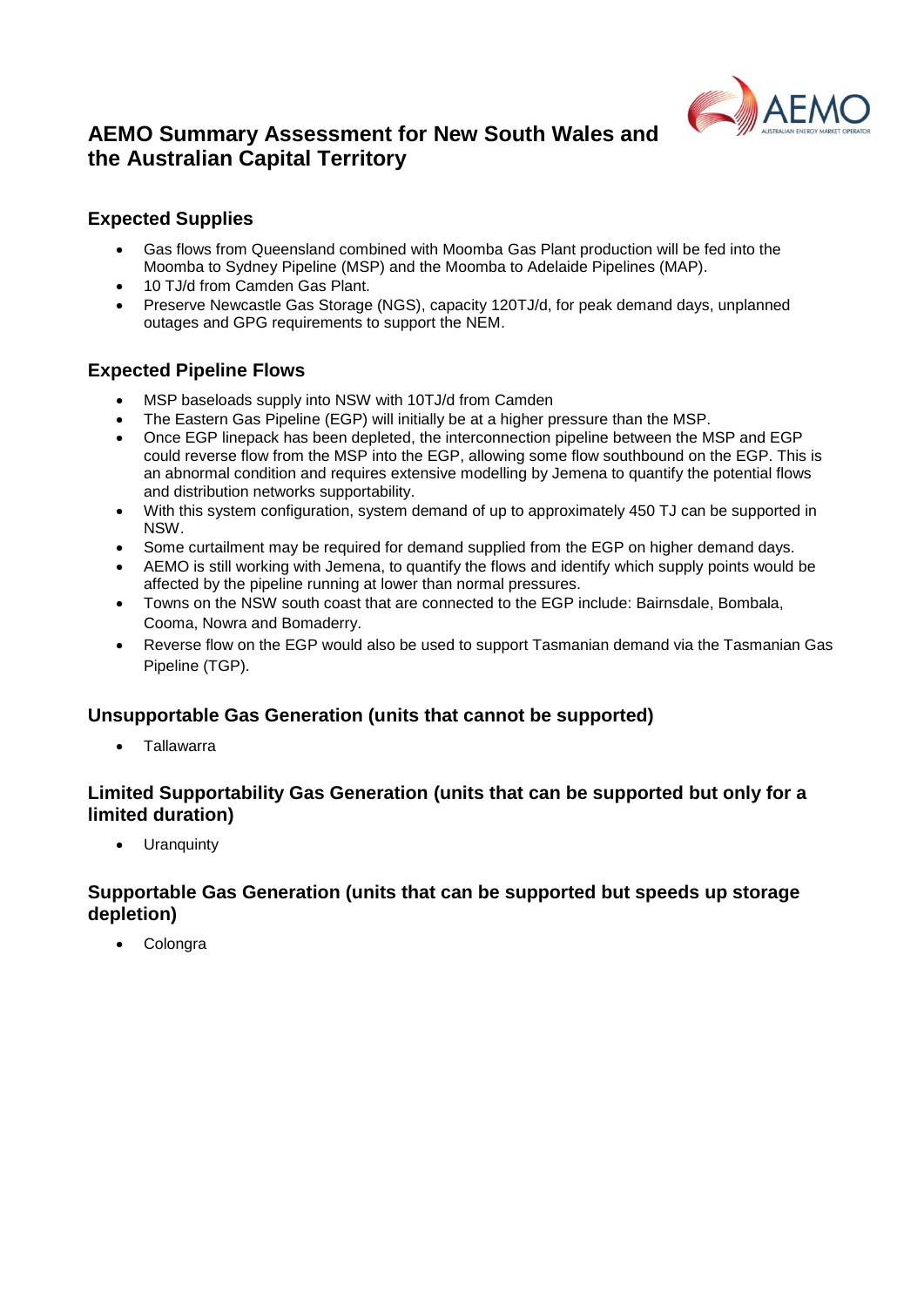# **AEMO Summary Assessment for Tasmania**



### **Expected Supplies**

- Tasmania is normally supplied by Longford Gas Plant. An assessment is currently underway on the possibility of supplying Tasmania by flowing in the reverse direction down the Eastern Gas Pipeline (EGP) from Sydney.
- The EGP will initially be at a higher pressure than the Moomba to Sydney Pipeline (MSP).
- Once the EGP linepack has been depleted, the interconnection pipeline between the MSP and EGP could reverse flow from the MSP into the EGP, allowing some flow southbound on the EGP. This is an abnormal condition and requires extensive modelling by Jemena to quantify the potential gas flows.
- Palisade will also need to assess the capacity of the Tasmanian Gas Pipeline (TGP) to support gas demand in Tasmania with reduced TGP pressure.
- Without reverse flow on the EGP, linepack on the TGP is sufficient for approximately 5 days of Tasmanian demand, excluding gas fired power generation (GPG).
- Due to the reduced pipeline pressure, no GPG is supportable.

### **Unsupportable Gas Generation (units that cannot be supported)**

- Tamar Valley
- Bell Bay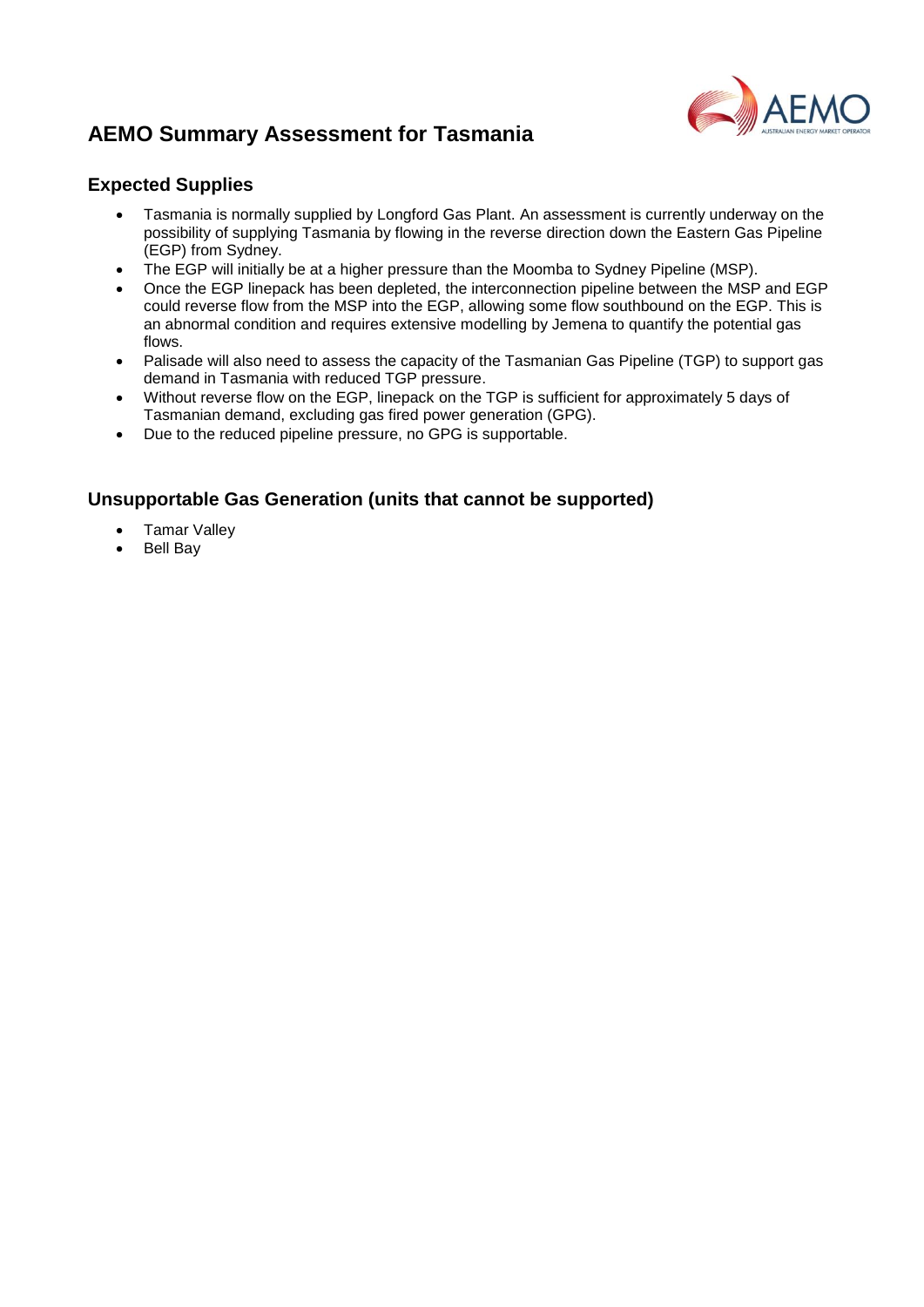# **AEMO Summary Assessment for South Australia**



### **Expected Supplies**

- Gas flows from Queensland combined with Moomba Gas Plant production will be fed into the Moomba to Sydney Pipeline (MSP) and the Moomba to Adelaide Pipelines (MAP).
- Additional supply from Iona Underground Gas Storage (UGS) to meet the supply demand balance including gas fired power generation (GPG).
- This mode of operation is only supportable until the first week of January (assuming average consumption levels), at which point the Iona UGS inventory cannot be replenished prior to winter.
- Higher than average demand will result in this point being reached earlier.
- When storages reach this level, additional supply restrictions will be required to maintain storage at an acceptable level.

### **Expected Pipeline Flows**

- MAP is the baseload supply into South Australia.
- SEA Gas flow into South Australia would vary as required, to support generation with lower than average flow rates.
- With this system configuration, the majority of demand conditions are expected to be met and can support South Australian Generation requirements for the NEM.

### **Supportable Gas Generation (units that can be supported but speeds up storage depletion)**

All South Australian gas generators (subject to supply limitations from Port Campbell)